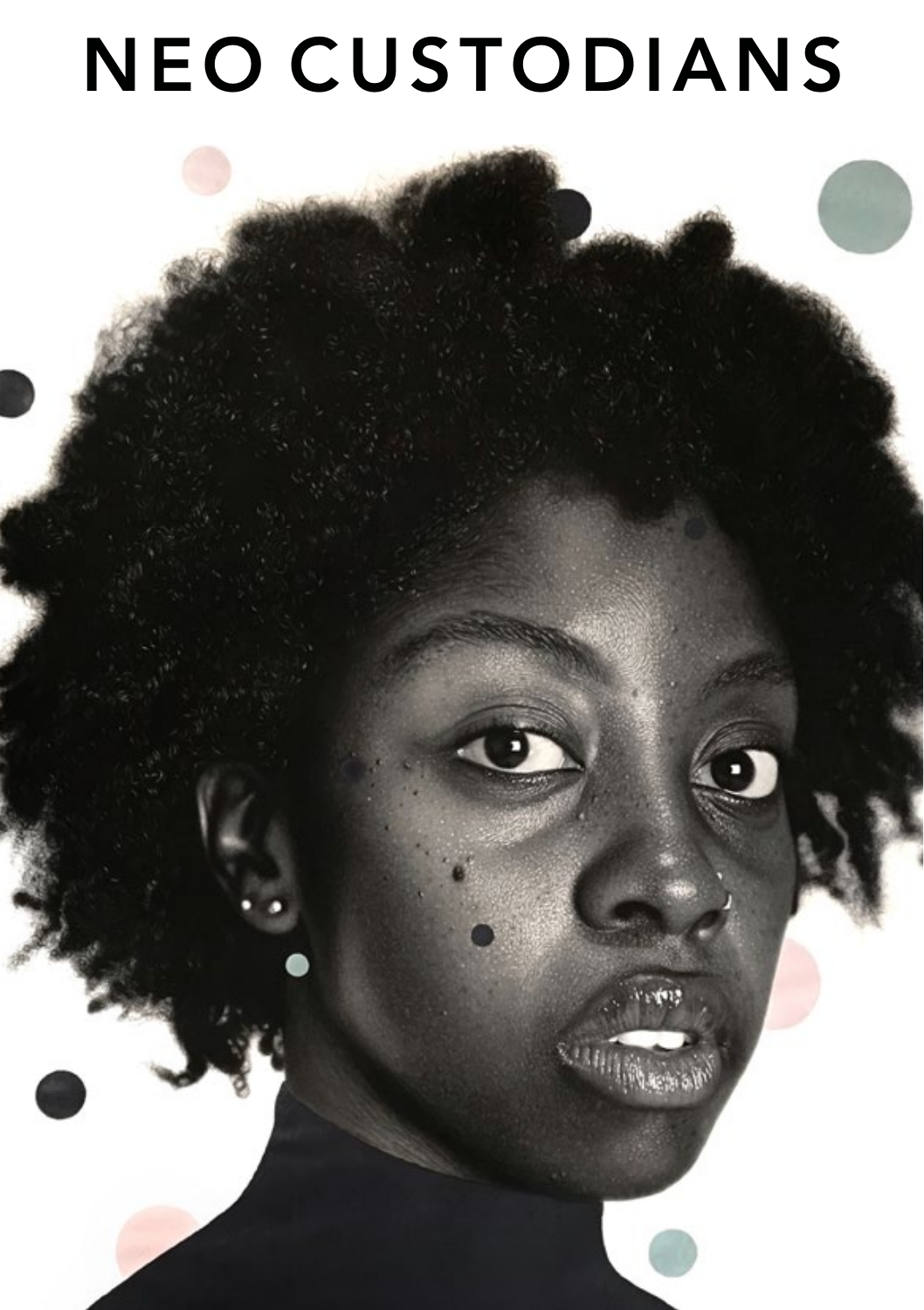#### **1**

**2**

**3**

**4**



**5**

**6**

**7**

**8**

*Nwakuso Edozien*



Three Identities I,II,III, Mixed Media on paper 56.5cm x 27cm (each) 2020

\$ 625



#### The Narratives in Nigerian Textiles, Print, 91 x 91 cm, 2020

\$ 625



# *Nwakuso Edozien*

Mother Mixed media on paper, 76cm x 57.5cm 2020

\$ 525

#### *Nwakuso Edozien*

The Close Relationship between Past and Present I, Print, 120 x 91 cm, 2020

\$ 625



*Nwakuso Edozien*

It takes a Village Mixed media on paper 81 x 91 cm 2020

\$ 525



# *Johnson Eziefula*

Entirety Interrupted III, Charcoal & Acrylic on Paper, 33 x 39 inches, 2020

\$ 2,250



#### *Nwakuso Edozien*

Layered Mixed media on paper, 30 x 23 cm 2020

\$ 450



#### *Johnson Eziefula*

Entirety Interrupted VII, Charcoal, Acrylic & Gold Glitter on Paper , 31 x 34.5 inches, 2020

\$ 1,650